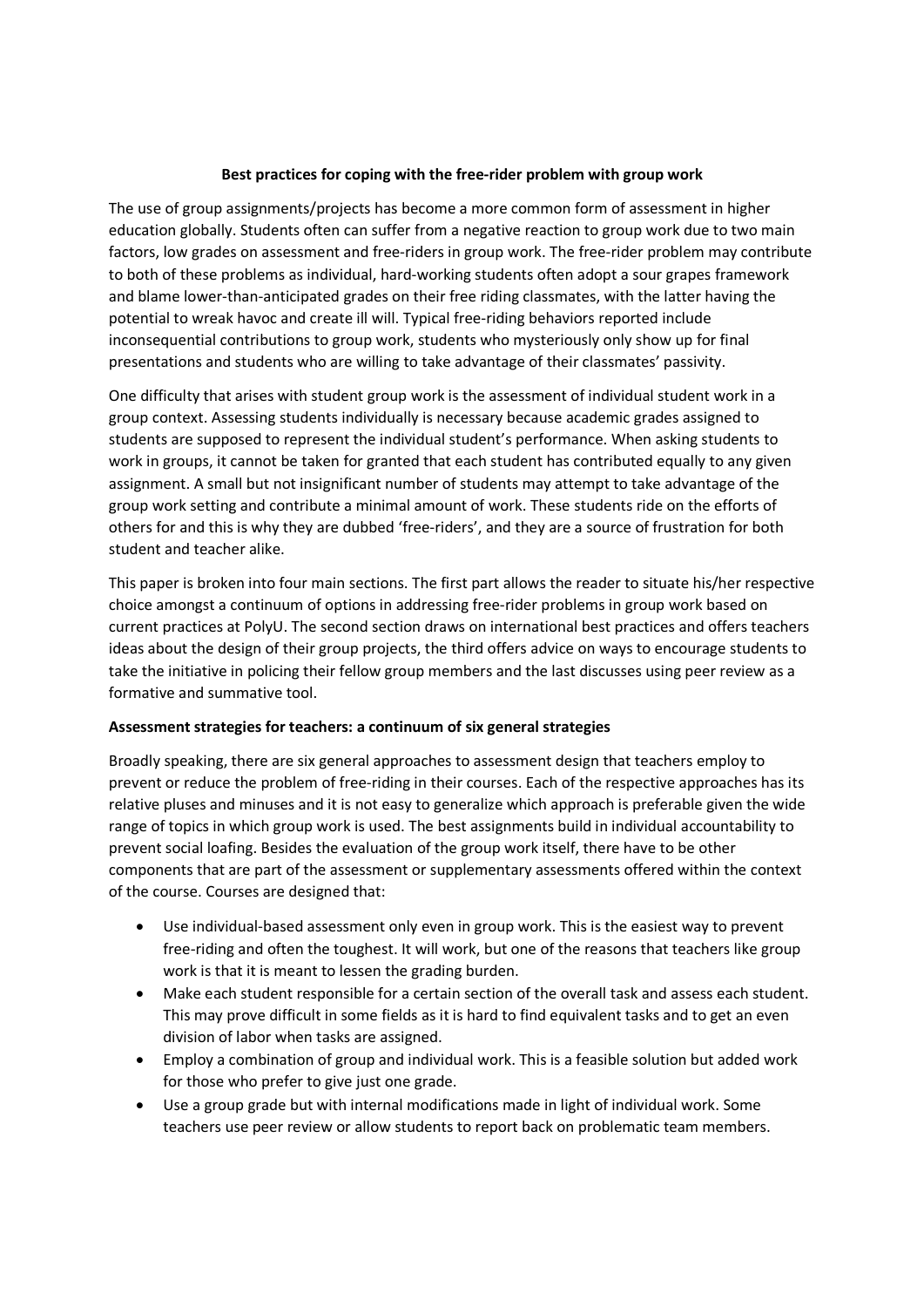- Give the group the same grade but prevent free-riding by working on group dynamics. As above, these teachers use either a peer review or a reporting back to the teacher mechanism.
- Have an assessment policy where at least a certain amount of the overall subject grade must come from individual assessments. Teachers may have a quiz or part of a test in which students report individually on aspects of their group work

# Design of student group work for successful projects

One of the most effective ways of overcoming the free-rider problem is by means of how group work is implemented in a course. While free-riding can be a persistent problem, other troublesome behaviors can also haunt group work. These include dominant behavior, poorly-constructed assignments and even intentional sabotage. Teachers who employ best practices in group work can actively prevent both these and the free rider problem. Helpful design factors include:

- Employ peer review (see below).
- Make groups small enough so that they are able to make a division of labor and agreed upon tasks for each group member can be clearly delineated. Make individual inputs visible and use a shared presentation time. Ask questions of each individual and let students know that they are jointly responsible for the entire project and might have to answer questions on it in its entirety.
- Avoid giving only a group grade if possible. If not, at least incorporate group peer assessments or design the project so that each student is responsible for a separate part that is assessed.
- Remember that effective practices of individual assignments are also effective practices for group assignments. These include utilizing stages in which the work can be monitored and checked, self-reflective mechanisms for monitoring metacognitive skills, individual journals written about work and the like. Teachers who are only concerned with the final product and who ignore the process are more likely to suffer the negative consequences of free riders.
- Model work on disciplinary competence. Beyond the potential grading convenience, teachers include group work as a means of mirroring the process of working in their field in the workplace. Invest time in building teamwork skills. Don't assume that students know how to work in teams. Too many teachers use a strict division of labor where each student performs one task (e.g. abstract, paper, literature review, etc) and the staple – voila! – makes the work into team work. To work successfully in groups, it is necessary for students to do a task assessment, a division of labor, a team strategy or plan, coupled with time assessment and management.
- Be attentive to special issues that arise in group work but not individual work. Teachers need to be aware of the nuances of group work, and students need to be able to explain their ideas to others, listen and be 'open' to other ideas and perspectives, discuss and reach consensus, delegate responsibilities, coordinate efforts and schedules, conflict resolution.
- As part of PolyU policy, assignments that account for 30% or more of a subject's final grade must use a rubric. But smaller projects can also use rubrics to ensure that students understand what they are being assessed on and they are able to act appropriately.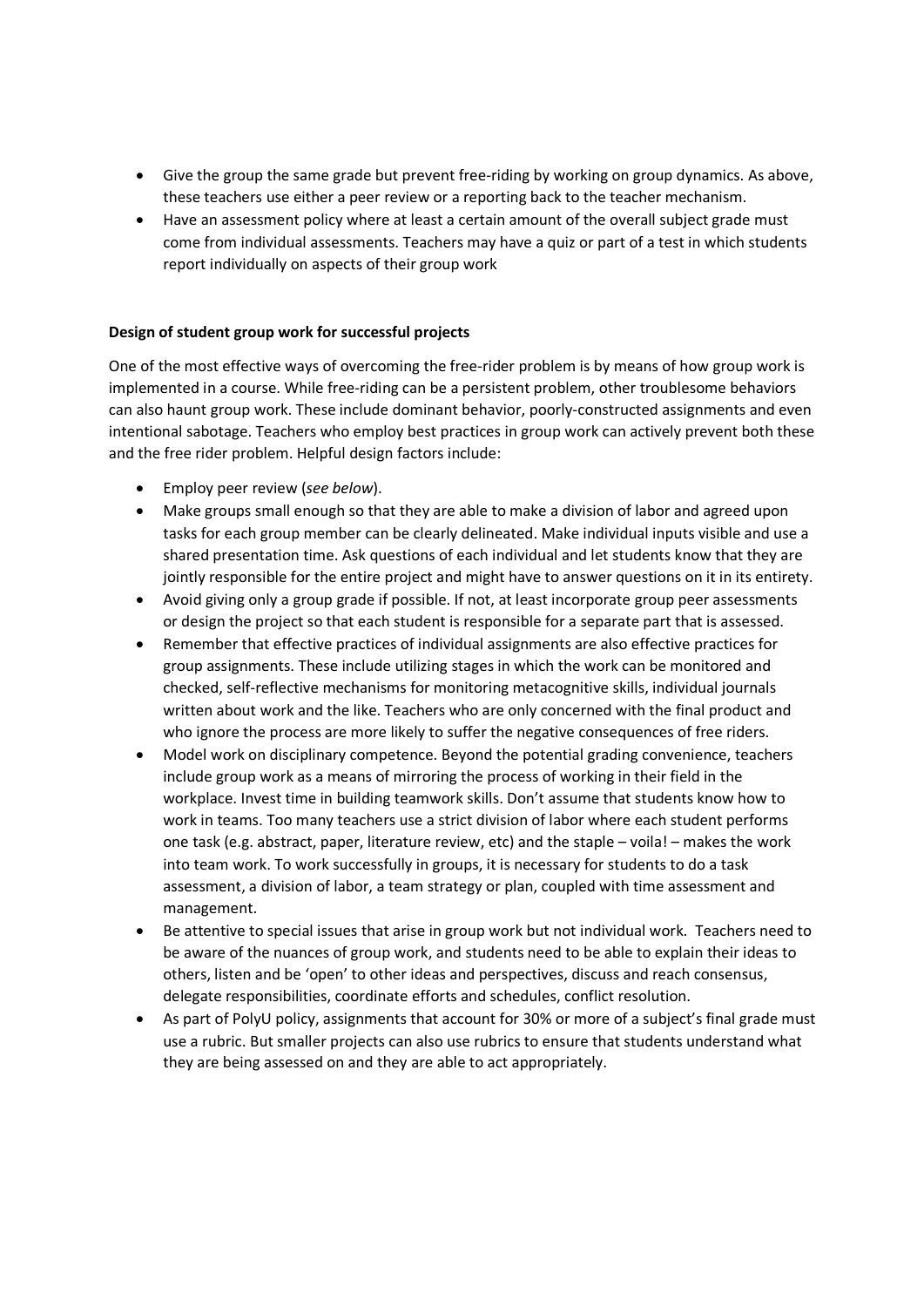### Empower students to monitor their own group work

It is important to police student work as free-riding needs to be detected early before it can do its damage. One way of policing student behavior to prevent free-riding is by putting the onus directly on the students themselves. The most effective type of cooperative work is one in which students are personally empowered and are able to both design and monitor the work of their project and team. Just as teachers can come up with innovative topics for study, empowered students are also able to do so if given the chance. The following are some tips that you can convey to the group in order to build structure to empower their learning possibilities. Consider the following:

- Students typically prefer to work in their own groups. Whether they are allowed to or not depends on how important student empowerment is to the teacher versus the other learning outcomes underwriting the work.
- Get students to make an agreed upon division of labor. Put down the nature of individual tasks, who does what, who shares what material with the group and when, include the agreed upon tasks in the final submission of the project (consider it as a potential learning contract). Free riders dislike transparency as they hope to take advantage of uncertainty.
- Have students timetable their tasks with deadlines this gives the person who is behind schedule a chance to catch up if there is some slack in the schedule, it also makes the team aware of potential problems and allows them to respond.
- Students are often too willing to ignore their colleagues' indiscretions. Let them know that they should not encourage free-riding behavior, and that they should a low to zero tolerance for excuses. Let them know that you prefer that they attempt to solve their own problems before coming to you as the final recourse.
- Provide a mechanism for students to deal with uncooperative group members and employ peer review (see next section).

## Effective use of peer review in group work

One of the most widely adopted mechanisms teachers use for avoiding free-riding is by having students conduct peer review of each other's work. But peer review is a powerful tool, so it is important that it is employed wisely. The following are some pointers to keep in mind:

- Ensure the criteria by which students grade each other are known and readily available. In addition to understanding the criteria, students should also have an understanding of how to apply them. As mentioned previously, consider using a grading rubric.
- Decide whether peer review will be used formatively or summatively. While teachers may prefer the latter for ease of use and the power of the grade, it may be that some students just need a slight nudge. A gentle, friendly reminder from their peers is all that some students need to get on task.
- Help students by guiding their work and giving well-defined tasks. In order to help students, it is necessary to clearly explain our expectations. Students often dislike group work because of a perceived lack of fairness and a lack of trust of peer evaluations. It is important to get student 'buy-in', so that they trust the process.